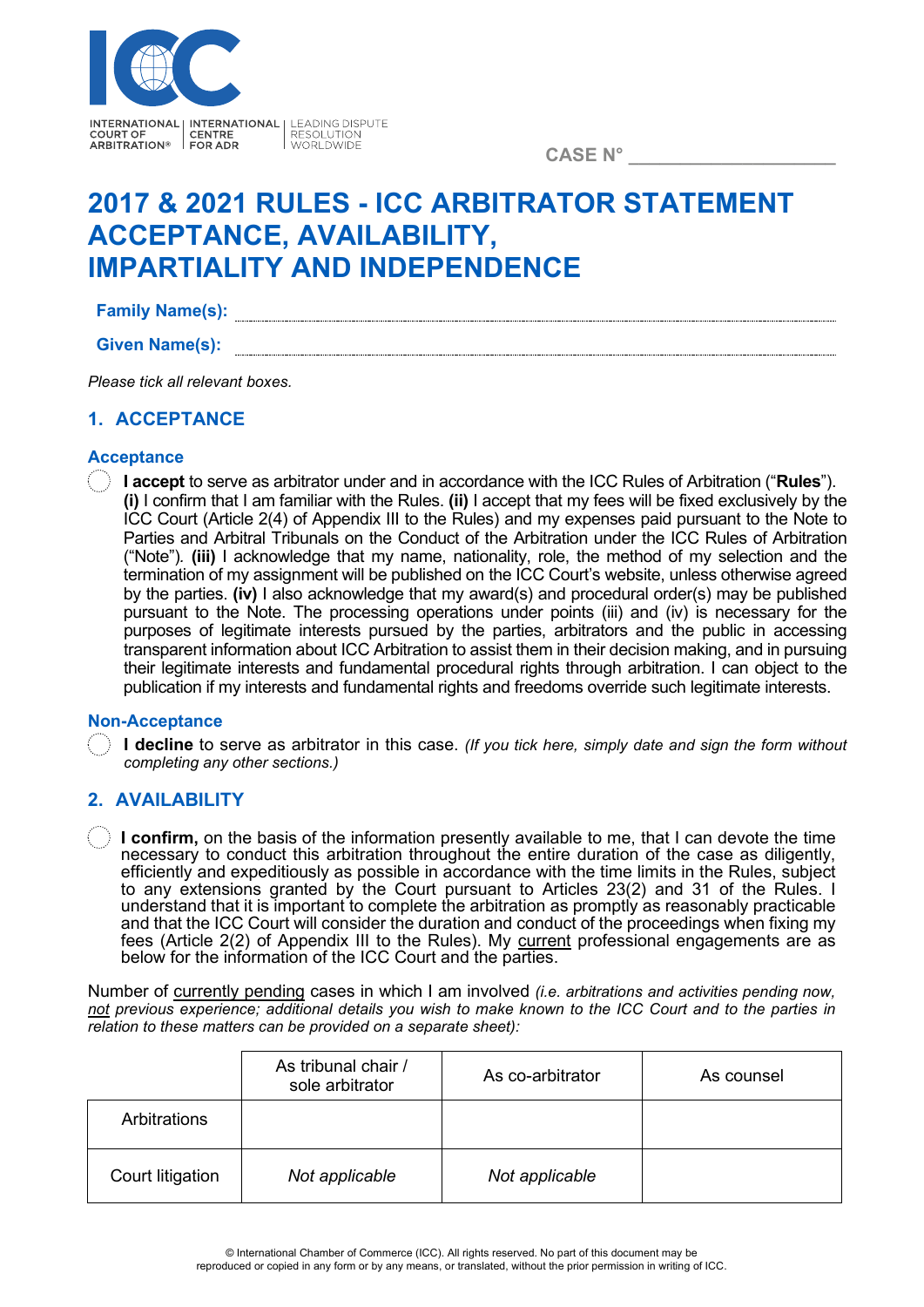**Case N°** \_\_\_\_\_\_\_\_\_\_\_\_\_\_\_\_\_\_\_\_\_\_\_\_

- I have marked in the annexed calendar for the next 24 months all currently scheduled hearings and other existing commitments that would prevent me from sitting in a hearing on this matter.
- $\langle \ \rangle$  I have further marked in the box below or on a separate sheet any other relevant information regarding my availability.
- $\circlearrowright$  I have not marked any dates in the annexed calendar as I have no existing commitments that would prevent me from sitting in a hearing on this matter.

#### **3. INDEPENDENCE and IMPARTIALITY**

*(Tick one box and provide details below and/or, if necessary, on a separate sheet)*

In deciding which box to tick, you should take into account, having regard to Article 11(2) of the Rules, whether there exists any past or present relationship, direct or indirect, whether financial, professional or of any other kind, between you and any of the parties, their lawyers or other representatives, or related entities and individuals. Any doubt must be resolved in favour of disclosure. Any disclosure should be complete and specific, identifying *inter alia* relevant dates (both start and end dates), financial arrangements, details of companies and individuals, and all other relevant information. In deciding which box to tick and as the case may be in preparing your disclosure, you should also consult with care the relevant sections of the Note.

**Nothing to disclose**: I am impartial and independent and intend to remain so. To the best of my knowledge, and having made due enquiry, there are no facts or circumstances, past or present, that I should disclose because they might be of such a nature as to call into question my independence in the eyes of any of the parties and no circumstances that could give rise to reasonable doubts as to my impartiality.

**Acceptance with disclosure**: I am impartial and independent and intend to remain so. However, mindful of my obligation to disclose any facts or circumstances which might be of such a nature as to call into question my independence in the eyes of any of the parties or that could give rise to reasonable doubts as to my impartiality, I draw attention to the matters below and/or on the attached sheet*.*

*Use one of the following options to sign the document:*

- *1) Copy your signature from a Word document and paste it in this form.*
- *2) Draw your ink signature [\(click here for further assistance\)](http://help.adobe.com/en_US/acrobat/X/standard/using/WSAC8084C2-14F7-4841-9EF8-92106D22C3DB.w.html).*
- *3) Add your electronic signature.*
- *4) Print the form, sign it and scan it.*

#### **Date: Signature:**

**Disclaimer**: *Your personal data is collected by ICC as data controller, for the purpose of conducting ICC proceedings. You have the right to access, rectify, erase, the right to portability of your personal data, the right to restrict and object the processing, by sending an email t[o dataprotection@iccwbo.org](mailto:dataprotection@iccwbo.org) or writing to the International Chamber of Commerce, ICC DPO, 33-43 avenue du Président Wilson 75116 Paris, France. For further information about this processing, please visit the <u>ICC Data Privacy Notice for ICC Dispute Resolution</u> [Proceedings](https://iccwbo.org/dispute-resolution-services/icc-data-privacy-notice-for-icc-dispute-resolution-proceedings/) page.*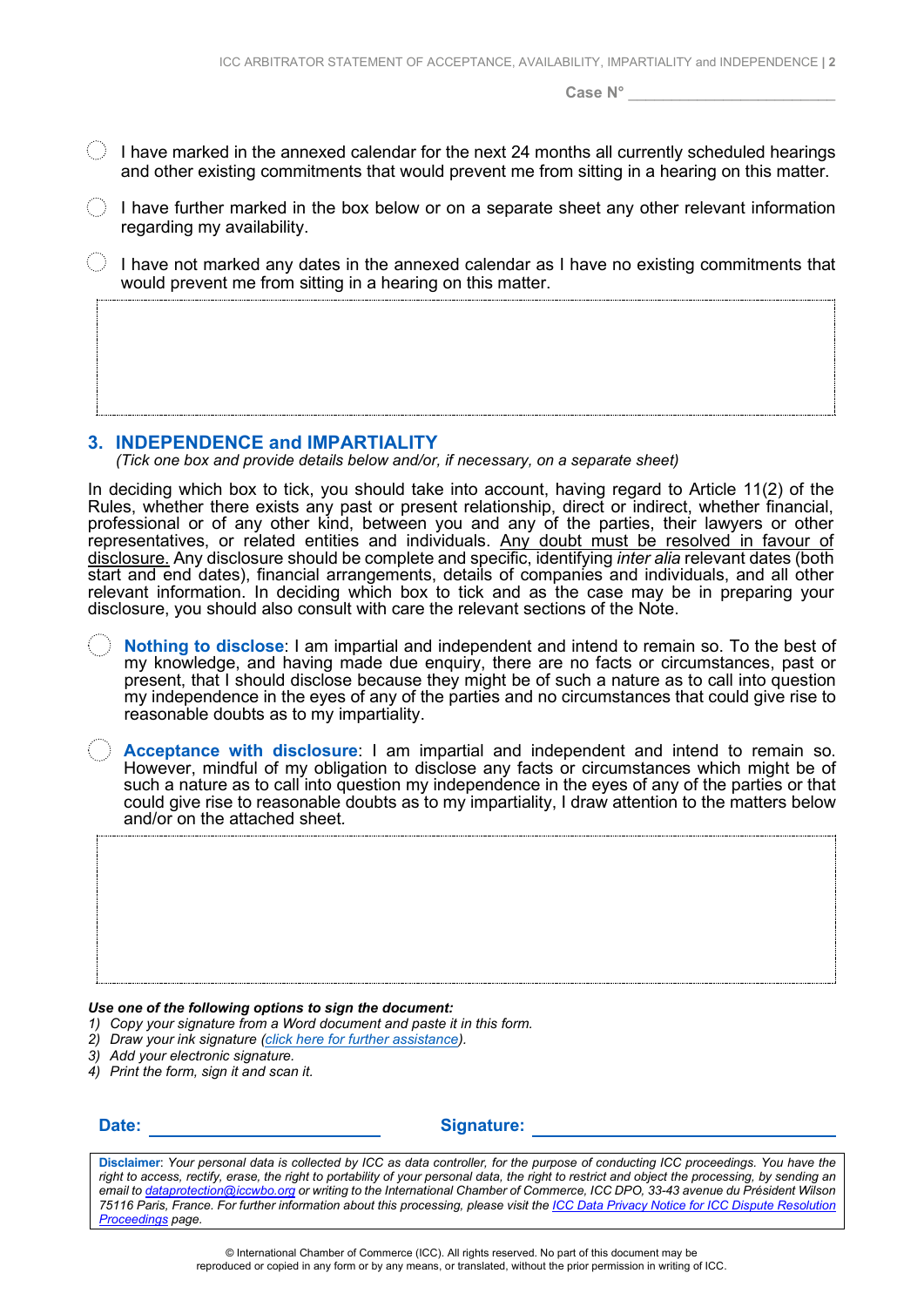# **2022**

|    | <b>JANUARY</b> |    |              |         |    |    |  |  |
|----|----------------|----|--------------|---------|----|----|--|--|
| Mo | Tυ             | We | Sa           | $S_{U}$ |    |    |  |  |
|    |                |    | $\mathbf{2}$ |         |    |    |  |  |
| 3  | 4              | 5  | 6            | 7       | 8  | 9  |  |  |
| 10 | 11             | 12 | 13           | 14      | 15 | 16 |  |  |
| 17 | 18             | 19 | 20           | 21      | 22 | 23 |  |  |
| 24 | 25             | 26 | 27           | 28      | 29 | 30 |  |  |
| 31 |                |    |              |         |    |    |  |  |

|    | <b>MARCH</b> |                |    |    |    |         |  |  |
|----|--------------|----------------|----|----|----|---------|--|--|
| Mo | Tυ           | We             | Th | Fr | Sa | $S_{U}$ |  |  |
|    |              | $\overline{2}$ | 3  | 4  | 5  | 6       |  |  |
| 7  | 8            | 9              | 10 | 11 | 12 | 13      |  |  |
| 14 | 15           | 16             | 17 | 18 | 19 | 20      |  |  |
| 21 | 22           | 23             | 24 | 25 | 26 | 27      |  |  |
| 28 | 29           | 30             | 31 |    |    |         |  |  |

|                |    |    | <b>MAY</b> |    |    |         |  |
|----------------|----|----|------------|----|----|---------|--|
| Mo             | Tυ | We | Th         | Fr | Sa | $S_{U}$ |  |
|                |    |    |            |    |    |         |  |
| $\overline{2}$ | 3  | 4  | 5          | 6  | 7  | 8       |  |
| 9              | 10 | 11 | 12         | 13 | 14 | 15      |  |
| 16             | 17 | 18 | 19         | 20 | 21 | 22      |  |
| 23             | 24 | 25 | 26         | 27 | 28 | 29      |  |
| 30             | 31 |    |            |    |    |         |  |

|    |    |    | <b>JULY</b> |    |                |         |
|----|----|----|-------------|----|----------------|---------|
| Mo | Tυ | We | <b>Th</b>   | Fr | Sa             | $S_{U}$ |
|    |    |    |             |    | $\overline{2}$ | 3       |
| 4  | 5  | 6  | 7           | 8  | 9              | 10      |
| 11 | 12 | 13 | 14          | 15 | 16             | 17      |
| 18 | 19 | 20 | 21          | 22 | 23             | 22      |
| 25 | 26 | 27 | 28          | 29 | 30             | 31      |

|    | <b>SEPTEMBER</b> |    |    |                |    |         |  |  |  |
|----|------------------|----|----|----------------|----|---------|--|--|--|
| Mo | Tυ               | We | Th | Fr             | Sa | $S_{U}$ |  |  |  |
|    |                  |    |    | $\overline{2}$ | 3  | 4       |  |  |  |
| 5  | 6                | 7  | 8  | 9              | 10 | 11      |  |  |  |
| 12 | 13               | 14 | 15 | 16             | 17 | 18      |  |  |  |
| 19 | 20               | 21 | 22 | 23             | 24 | 25      |  |  |  |
| 26 | 27               | 28 | 29 | 30             |    |         |  |  |  |

|    | <b>NOVEMBER</b> |                |    |    |    |    |  |  |  |
|----|-----------------|----------------|----|----|----|----|--|--|--|
| Mo | Tυ              | We             | Th | Fr | Sa | Su |  |  |  |
|    |                 | $\overline{2}$ | 3  | 4  | 5  | 6  |  |  |  |
| 7  | 8               | 9              | 10 | 11 | 12 | 13 |  |  |  |
| 14 | 15              | 16             | 17 | 18 | 19 | 20 |  |  |  |
| 21 | 22              | 23             | 24 | 25 | 26 | 27 |  |  |  |
| 28 | 29              | 30             |    |    |    |    |  |  |  |

|    | <b>FEBRUARY</b> |              |    |    |    |         |  |  |
|----|-----------------|--------------|----|----|----|---------|--|--|
| Mo | Tυ              | We           | Th | Fr | Sa | $S_{U}$ |  |  |
|    |                 | $\mathbf{2}$ | 3  | 4  | 5  | 6       |  |  |
| 7  | 8               | 9            | 10 | 11 | 12 | 13      |  |  |
| 14 | 15              | 16           | 17 | 18 | 19 | 20      |  |  |
| 21 | 22              | 23           | 24 | 25 | 26 | 27      |  |  |
| 28 |                 |              |    |    |    |         |  |  |

|    |    |    | <b>APRIL</b> |                |    |         |
|----|----|----|--------------|----------------|----|---------|
| Mo | Tυ | We | Th           | Fr             | Sa | $S_{U}$ |
|    |    |    |              | $\overline{2}$ | 3  |         |
| 4  | 5  | 6  | 7            | 8              | 9  | 10      |
| 11 | 12 | 13 | 14           | 15             | 16 | 17      |
| 18 | 19 | 20 | 21           | 22             | 23 | 24      |
| 25 | 26 | 27 | 28           | 29             | 30 |         |

| <b>JUNE</b> |    |    |                |    |    |         |  |
|-------------|----|----|----------------|----|----|---------|--|
| Mo          | Tυ | We | Th             | Fr | Sa | $S_{U}$ |  |
|             |    |    | $\overline{2}$ | 3  | 4  | 5       |  |
| 6           | 7  | 8  | 9              | 10 | 11 | 12      |  |
| 13          | 14 | 15 | 16             | 17 | 18 | 19      |  |
| 20          | 21 | 22 | 23             | 24 | 25 | 26      |  |
| 27          | 28 | 29 | 30             |    |    |         |  |

|    | <b>AUGUST</b> |    |    |    |    |                |  |  |  |
|----|---------------|----|----|----|----|----------------|--|--|--|
| Mo | Tυ            | We | Th | Fr | Sa | S <sub>U</sub> |  |  |  |
|    | 2             | 3  | 4  | 5  | 6  | 7              |  |  |  |
| 8  | 9             | 10 | 11 | 12 | 13 | 14             |  |  |  |
| 15 | 16            | 17 | 18 | 19 | 20 | 21             |  |  |  |
| 22 | 23            | 24 | 25 | 26 | 27 | 28             |  |  |  |
| 29 | 30            | 31 |    |    |    |                |  |  |  |

| <b>OCTOBER</b> |    |    |    |    |    |                |  |  |
|----------------|----|----|----|----|----|----------------|--|--|
| Mo             | Tυ | We | Th | Fr | Sa | S <sub>U</sub> |  |  |
|                |    |    |    |    |    | $\overline{2}$ |  |  |
| 3              | 4  | 5  | 6  | 7  | 8  | 9              |  |  |
| 10             | 11 | 12 | 13 | 14 | 15 | 16             |  |  |
| 17             | 18 | 19 | 20 | 21 | 22 | 23             |  |  |
| 24             | 25 | 26 | 27 | 28 | 29 | 30             |  |  |
| 31             |    |    |    |    |    |                |  |  |

|    | <b>DECEMBER</b> |    |    |                |    |                |  |  |  |
|----|-----------------|----|----|----------------|----|----------------|--|--|--|
| Mo | Tυ              | We | Th | Fr             | Sa | S <sub>U</sub> |  |  |  |
|    |                 |    |    | $\overline{2}$ | 3  | 4              |  |  |  |
| 5  | 6               |    | 8  | 9              | 10 | 11             |  |  |  |
| 12 | 13              | 14 | 15 | 16             | 17 | 18             |  |  |  |
| 19 | 20              | 21 | 22 | 23             | 24 | 25             |  |  |  |
| 26 | 27              | 28 | 29 | 30             | 31 |                |  |  |  |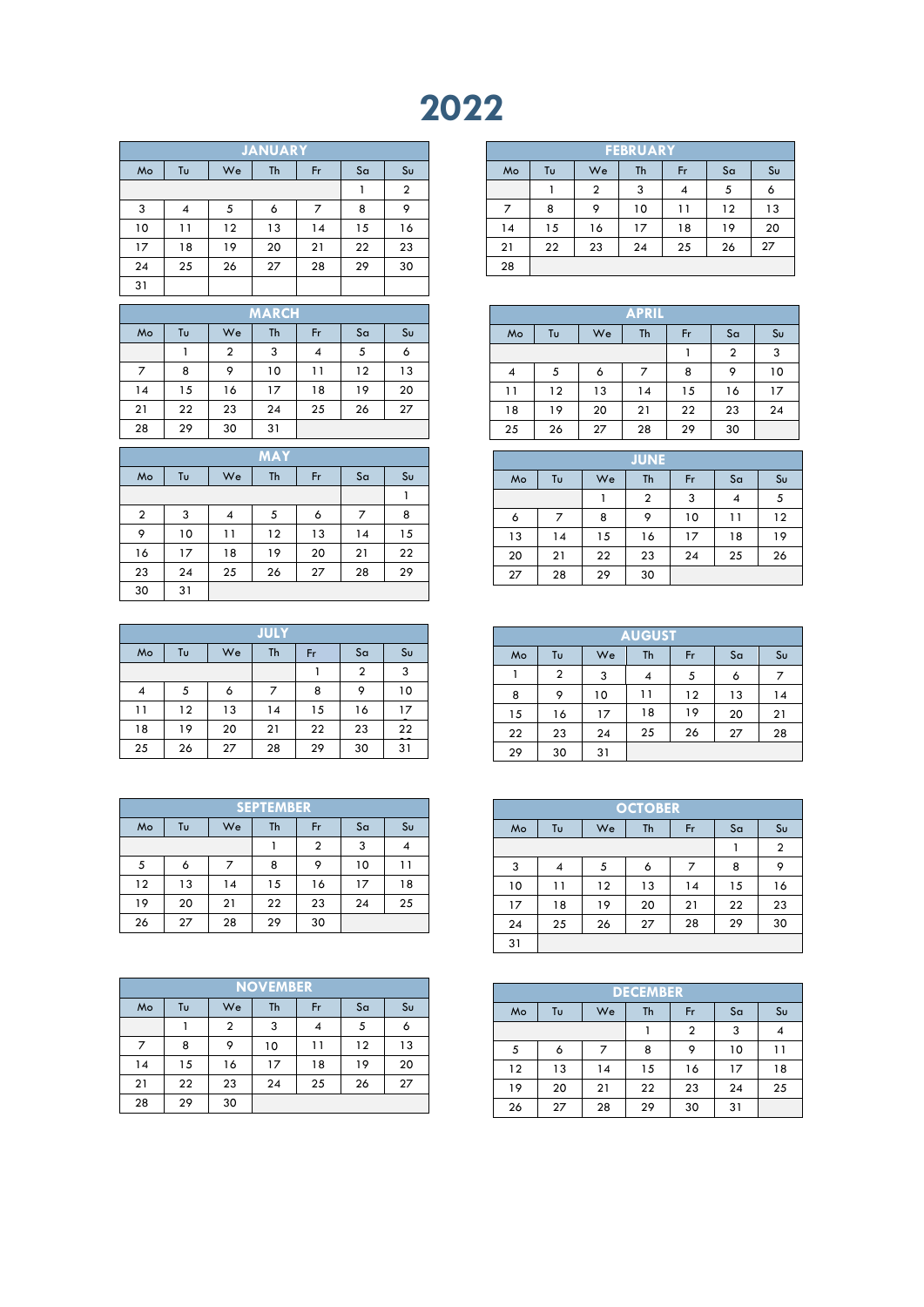## 

| <b>JANUARY</b> |    |    |    |    |    |         |  |
|----------------|----|----|----|----|----|---------|--|
| Mo             | Tυ | We | Th | Fr | Sa | $S_{U}$ |  |
|                |    |    |    |    |    |         |  |
| $\overline{2}$ | 3  | 4  | 5  | 6  | 7  | 8       |  |
| 9              | 10 | 11 | 12 | 13 | 14 | 15      |  |
| 16             | 17 | 18 | 19 | 20 | 21 | 22      |  |
| 23             | 24 | 25 | 26 | 27 | 28 | 29      |  |
| 30             | 31 |    |    |    |    |         |  |

| <b>MARCH</b> |    |    |    |    |    |         |  |  |
|--------------|----|----|----|----|----|---------|--|--|
| Mo           | Tu | We | Th | Fr | Sa | $S_{U}$ |  |  |
|              |    |    | 2  | 3  | 4  | 5       |  |  |
| 6            | 7  | 8  | 9  | 10 | 11 | 12      |  |  |
| 13           | 14 | 15 | 16 | 17 | 18 | 19      |  |  |
| 20           | 21 | 22 | 23 | 24 | 25 | 26      |  |  |
| 27           | 28 | 29 | 30 | 31 |    |         |  |  |

|    | <b>MAY</b> |    |    |           |    |         |  |  |  |
|----|------------|----|----|-----------|----|---------|--|--|--|
| Mo | Τu         | We | Th | <b>FR</b> | Sa | $S_{U}$ |  |  |  |
| 1  | 2          | 3  | 4  | 5         | 6  | 7       |  |  |  |
| 8  | 9          | 10 | 11 | 12        | 13 | 14      |  |  |  |
| 15 | 16         | 17 | 18 | 19        | 20 | 21      |  |  |  |
| 22 | 23         | 24 | 25 | 26        | 27 | 28      |  |  |  |
| 29 | 30         | 31 |    |           |    |         |  |  |  |

| <b>JULY</b> |    |    |              |    |    |         |  |  |
|-------------|----|----|--------------|----|----|---------|--|--|
| Mo          | Tυ | We | Th           | Fr | Sa | $S_{U}$ |  |  |
|             |    |    | $\mathbf{2}$ |    |    |         |  |  |
| 3           | 4  | 5  | 6            | 7  | 8  | 9       |  |  |
| 10          | 11 | 12 | 13           | 14 | 15 | 16      |  |  |
| 17          | 18 | 19 | 20           | 21 | 22 | 23      |  |  |
| 24          | 25 | 26 | 27           | 28 | 29 | 30      |  |  |
| 31          |    |    |              |    |    |         |  |  |

| <b>SEPTEMBER</b>                 |    |    |    |                |    |    |  |  |  |
|----------------------------------|----|----|----|----------------|----|----|--|--|--|
| We<br>Th<br>Sa<br>Fr<br>Mo<br>Tυ |    |    |    |                |    |    |  |  |  |
|                                  |    |    |    | $\overline{2}$ | 3  |    |  |  |  |
| $\overline{4}$                   | 5  | 6  | 7  | 8              | 9  | 10 |  |  |  |
| 11                               | 12 | 13 | 14 | 15             | 16 | 17 |  |  |  |
| 18                               | 19 | 20 | 21 | 22             | 23 | 24 |  |  |  |
| 25                               | 26 | 27 | 28 | 29             | 30 |    |  |  |  |

| <b>NOVEMBER</b> |    |    |    |    |    |         |  |
|-----------------|----|----|----|----|----|---------|--|
| Mo              | Tυ | We | Th | Fr | Sa | $S_{U}$ |  |
|                 |    |    | 2  | 3  |    | 5       |  |
| 6               | 7  | 8  | 9  | 10 | 11 | 12      |  |
| 13              | 14 | 15 | 16 | 17 | 18 | 19      |  |
| 20              | 21 | 22 | 23 | 24 | 25 | 26      |  |
| 27              | 28 | 29 | 30 |    |    |         |  |

|    | <b>FEBRUARY</b> |    |                |    |    |         |  |  |  |
|----|-----------------|----|----------------|----|----|---------|--|--|--|
| Mo | Tυ              | We | Th             | Fr | Sa | $S_{U}$ |  |  |  |
|    |                 |    | $\overline{2}$ | 3  | 4  | 5       |  |  |  |
| 6  |                 | 8  | 9              | 10 | 11 | 12      |  |  |  |
| 13 | 14              | 15 | 16             | 17 | 18 | 19      |  |  |  |
| 20 | 21              | 22 | 23             | 24 | 25 | 26      |  |  |  |
| 27 | 28              |    |                |    |    |         |  |  |  |

| <b>APRIL</b> |    |    |    |    |    |                |  |
|--------------|----|----|----|----|----|----------------|--|
| Mo           | Tυ | We | Th | Fr | Sa | $S_{U}$        |  |
|              |    |    |    |    |    | $\overline{2}$ |  |
| 3            | 4  | 5  | 6  | 7  | 8  | 9              |  |
| 10           | 11 | 12 | 13 | 14 | 15 | 16             |  |
| 17           | 18 | 19 | 20 | 21 | 22 | 23             |  |
| 24           | 25 | 26 | 27 | 28 | 29 | 30             |  |

| <b>JUNE</b> |    |    |    |                |    |    |  |  |
|-------------|----|----|----|----------------|----|----|--|--|
| Mo          | Τu | We | Th | Fr             | Sa | Su |  |  |
|             |    |    |    | $\overline{2}$ | 3  |    |  |  |
| 5           | 6  | 7  | 8  | 9              | 10 | 11 |  |  |
| 12          | 13 | 14 | 15 | 16             | 17 | 18 |  |  |
| 19          | 20 | 21 | 22 | 23             | 24 | 25 |  |  |
| 26          | 27 | 28 | 29 | 30             |    |    |  |  |

| <b>AUGUST</b> |    |    |    |    |    |         |  |  |
|---------------|----|----|----|----|----|---------|--|--|
| Mo            | Tυ | We | Th | Fr | Sa | $S_{U}$ |  |  |
|               |    | 2  | 3  | 4  | 5  | 6       |  |  |
| 7             | 8  | 9  | 10 | 11 | 12 | 13      |  |  |
| 14            | 15 | 16 | 17 | 18 | 19 | 20      |  |  |
| 21            | 22 | 23 | 24 | 25 | 26 | 27      |  |  |
| 28            | 29 | 30 | 31 |    |    |         |  |  |

| <b>OCTOBER</b> |    |    |    |    |    |         |  |  |
|----------------|----|----|----|----|----|---------|--|--|
| Mo             | Tυ | We | Th | Fr | Sa | $S_{U}$ |  |  |
|                |    |    |    |    |    |         |  |  |
| 2              | 3  | 4  | 5  | 6  | 7  | 8       |  |  |
| 9              | 10 | 11 | 12 | 13 | 14 | 15      |  |  |
| 16             | 17 | 18 | 19 | 20 | 21 | 22      |  |  |
| 23             | 24 | 25 | 26 | 27 | 28 | 29      |  |  |
| 30             | 31 |    |    |    |    |         |  |  |

| <b>DECEMBER</b> |    |    |    |                |    |    |  |  |  |
|-----------------|----|----|----|----------------|----|----|--|--|--|
| Mo              | Τυ | We | Th | Fr             | Sa | Su |  |  |  |
|                 |    |    |    | $\overline{2}$ | 3  |    |  |  |  |
| $\overline{4}$  | 5  | 6  | 7  | 8              | 9  | 10 |  |  |  |
| 11              | 12 | 13 | 14 | 15             | 16 | 17 |  |  |  |
| 18              | 19 | 20 | 21 | 22             | 23 | 24 |  |  |  |
| 25              | 26 | 27 | 28 | 29             | 30 | 31 |  |  |  |